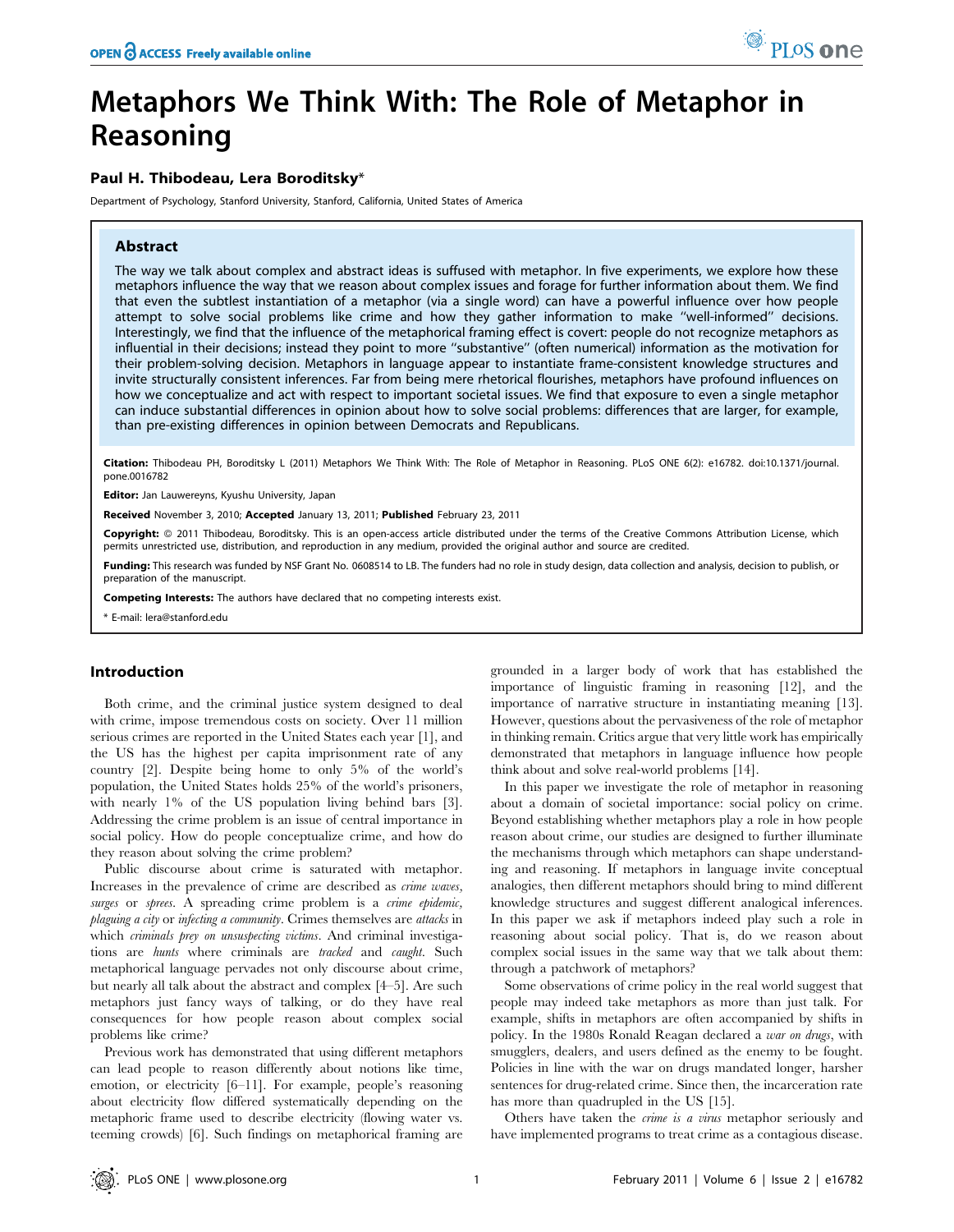For example, a crime-prevention program run by an epidemiologist in Chicago treats crime according to the same regimen used for diseases like AIDS and tuberculoses, focusing on preventing spread from person to person [16].

Some criminal justice scholars have even implicated bad metaphor as the root of failure in crime prevention [17]. In one case described by Kelling, a serial rapist attacked 11 girls over a 15-month period before being captured by the police. During those 15 months, the police had information that (had they shared it with the community) could have prevented some of the attacks. Instead, they opted to keep that information secret to set traps for their suspect. The police, on Kelling's analysis, were entrenched in their metaphorical role of hunting down and catching the criminal, and neglected their responsibility to inoculate the community against further harm. The girls, Kelling writes, ''were victims… not only of a rapist, but of a metaphor'' (p. 1).

In this paper we empirically investigate whether using different metaphors to talk about crime indeed leads people to reason about crime differently and, in turn, leads them to propose different solutions to the crime problem. We will focus on two contrasting metaphors for crime: crime as a virus and crime as a beast. Do these metaphors subtly encourage people to reason about crime in a way that is consistent with the entailments of the metaphors? For example, might talking about crime as a virus lead people to propose treating the crime problem the same way as one would treat a literal virus epidemic? Might talking about crime as a beast lead people to propose dealing with a crime problem the same way as one would deal with a literal wild animal attack?

To help generate a clear set of predictions, we conducted a norming survey asking 28 participants on Amazon's Mechanical Turk (www.mturk.com; [18]) to describe what should be done to solve a literal virus or beast problem. We asked people to imagine a ''virus infecting a city'' or a ''wild beast preying on a city'' and then to describe the best way to solve the problem that they had imagined. Participants who imagined a ''virus infecting the city'' universally suggested investigating the source of the virus and implementing social reforms and prevention measures to decrease the spread of the virus. That is, they wanted to know where the virus was coming from, whether the city could develop a vaccine and how the virus was spreading. They also wanted to institute educational campaigns to inform residents about how to avoid or deal with the virus and encourage residents to follow better hygiene practices. Participants who imagined a ''wild beast preying on a city'' universally suggested capturing the beast and then killing or caging it. They wanted to organize a hunting party or hire animal control specialists to track down the beast and stop it from ravaging the city.

Might these schematic representations for solving literal virus or beast problems transfer to people's reasoning about crime if crime is metaphorically framed as a virus or a beast? That is, if crime is talked about as a virus, will people suggest diagnosing the root cause of the problem and enacting social reform to treat and inoculate the community? If crime is a beast, will people suggest catching and jailing criminals in order to fight off the crime attack?

In Experiment 1, we gave people a report about increasing crime rates in the City of Addison and asked them to propose a solution. For half of the participants, crime was metaphorically described as a beast preying on Addison, and for the other half as a virus infecting Addison. The rest of the report contained crime statistics that were identical for the two metaphor conditions. The results revealed that metaphors systematically influenced how people proposed solving Addison's crime problem. When crime was framed metaphorically as a virus, participants proposed investigating the root causes and treating the problem by enacting social reform to inoculate the community, with emphasis on eradicating poverty and improving education. When crime was framed metaphorically as a beast, participants proposed catching and jailing criminals and enacting harsher enforcement laws.

In Experiment 2, we modified the report and repeated the study. Whereas in Experiment 1, the metaphoric frame was established using vivid verbs with rich relational meaning in phrases scattered throughout the report (e.g., crime was said to be either preying & lurking, or infecting & plaguing). In Experiment 2, we used a single word to instantiate the metaphoric frame. Despite this small difference between the virus and beast conditions in the modified report (''Crime is a virus/beast ravaging the city of Addison''), we again found that participants in the two conditions offered different problem solving suggestions. The findings of Experiment 2 demonstrate that these relational elements need not be specified explicitly. People spontaneously extracted the relevant relational inferences even given a single metaphorical noun in Experiment 2.

In Experiment 3 we tested whether the influence of the metaphor observed in the first two studies could have come about through simple spreading activation from lexical associates of the words ''beast'' and ''virus.'' Perhaps simply hearing a word like beast, even outside of the context of crime, would activate representations of hunting and caging. These activated lexical associates might then bleed into people's descriptions of how to solve the crime problem. To test for this possibility we dissociated the words ''beast'' and ''virus'' from the metaphorical frame in Experiment 3. Before reading the crime report, participants were asked to provide a synonym to the word ''beast'' or the word ''virus'' – thereby priming representations for a beast or a virus. They then read the same report about crime as in Experiment 2, but with the metaphorical word omitted (''Crime is ravaging the city of Addison''). This disconnected lexical prime did not yield differences in people's crime-fighting suggestions, revealing that metaphors act as more than just isolated words – their power appears to come from participating in elaborated knowledge structures.

In Experiment 4 we tested whether metaphors can affect not only how people propose solving the problem of crime, but also how they go about gathering information for future problem solving. If participants seek out information that is likely to confirm the initial bias suggested by the metaphor, this may be a mechanism for metaphors to iteratively amass long-term effects on people's reasoning. Indeed, when people were presented with a metaphorically framed crime problem and then given the opportunity to gather further information about the issue, participants chose to look at information that was consistent with the metaphorical frame.

In Experiment 5 we investigated the time-course of how metaphors influence the construal of complex issues. One possibility is that metaphors influence reasoning by providing people a knowledge frame that structures subsequent information. After being exposed to the metaphor, participants assimilate all further information they receive into this knowledge structure, instantiating any ambiguous information in a way that would be consistent with the metaphor. If this is the case, if metaphors actively coerce incoming information, then metaphors should have the most impact when they are presented early. This was the structure of the report in Experiment 4 (and Experiment 2): the metaphoric frame was presented in the first sentence of the report.

Alternatively, if metaphors simply activate a stored package of ideas and do not encourage the kind of active assimilation process described above, then they should be most effective when they are presented late in the narrative, as close to when people are asked to reason about a solution as possible. This way, the memory of the metaphor should be fresh and any knowledge activated by it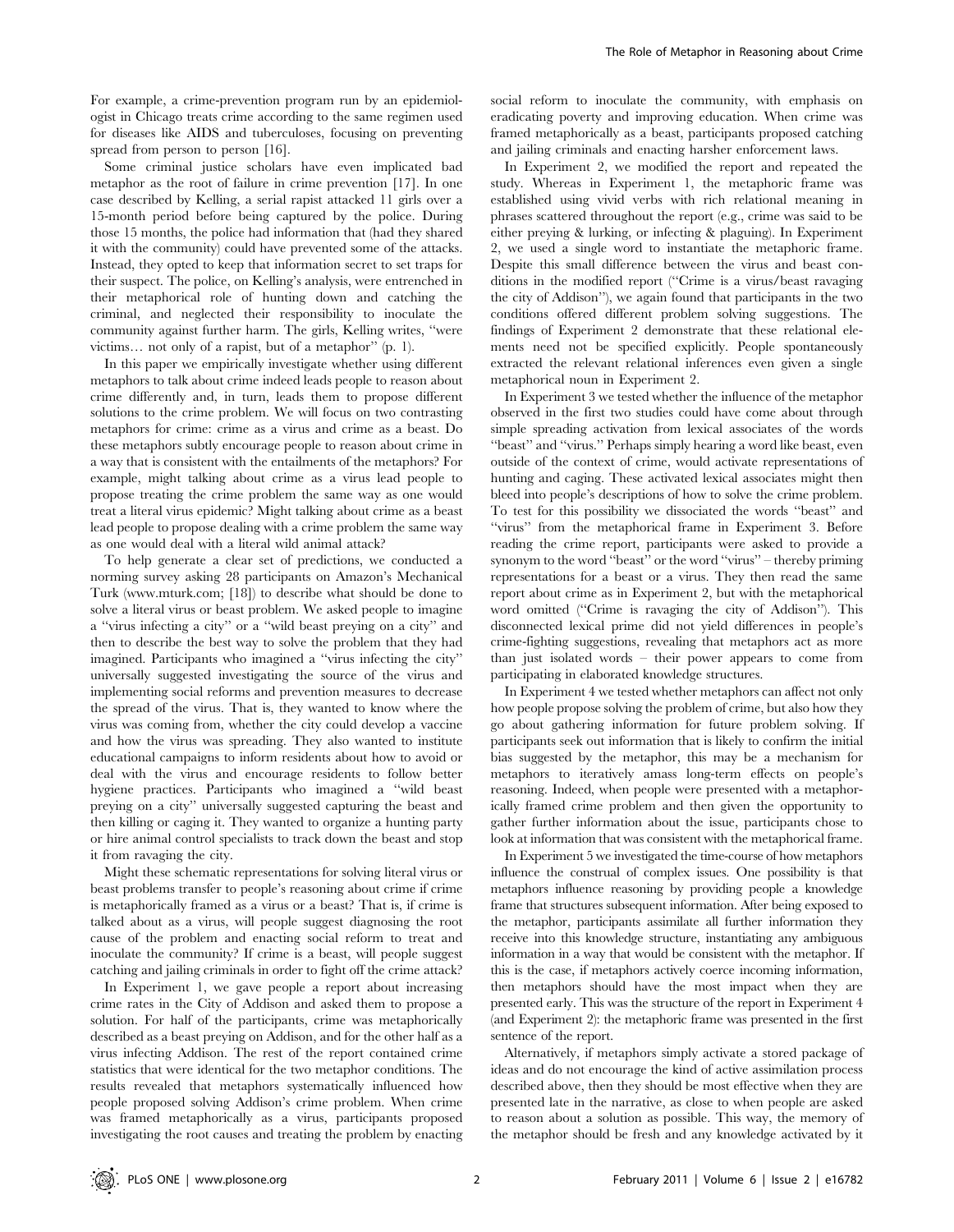should have the best chance to influence reasoning. This was the structure of the report in Experiment 5: the metaphoric frame was presented in last sentence of the report. Unlike the results of Experiment 4, this late metaphorical framing had no effect on people's crime-related information foraging. These findings suggest that metaphors can gain power by coercing further incoming information to fit with the relational structure suggested by the metaphor.

One of the most interesting features of the effects of metaphor we find throughout these studies is that its power is covert. When given the opportunity to identify the most influential aspect of the crime report, participants (in all four studies that include a metaphoric frame) ignore the metaphor. Instead, they cite the crime statistics (which are the same in both conditions) as being influential in their reasoning. Together these studies suggest that unbeknownst to us, metaphors powerfully shape how we reason about social issues. Further, the studies help shed light on the mechanisms through which metaphors influence our reasoning.

# Methods

## Ethics Statement

The experiments reported here were done in accordance with the Declaration of Helsinki. Additionally, they followed the ethical requirements of the Stanford University institutional review board and complied with ethics guidelines set forth by the IRB recommendations. Participants were informed that their data would be treated anonymously and that they could terminate the experiment at any time without providing any reason. We received written informed consent from all participants before they participated in an experiment.

#### Participants

In Experiment 1, 485 students – 126 from Stanford University and 359 from the University of California, Merced – participated in the study as part of a course requirement. Experiments 2–5 were conducted online with participants recruited from Amazon's mechanical Turk (347, 312, 185, and 190, respectively). In exchange for participation in the study, people were paid  $$1.60$  – consistent with a  $$10/h$ our pay rate since the study took 5 to 6 minutes to complete.

Gathering data from these various sub-populations allowed us to sample a broader cross-section of the general population. This is important since people's conceptions of social issues like crime are likely to differ as a function of factors like socioeconomic status and personal experience. This is particularly true of the sample that was recruited online, which was more diverse than that available at Stanford specifically or on college campuses generally [18].

Running Experiments 2–5 online also afforded careful control over our sample population. We used Mechanical Turk's exclusion capabilities and tracked IP addresses to ensure that participants were not repeatedly sampled. We also restricted our study to Turkers with a 95% or better performance record to ensure that we were sampling high quality participants (''Requesters'' have the opportunity to publicly give positive or negative feedback to their participants, which can then be used as a criterion for future ''Requesters''). At the end of the online version of the study we asked participants to describe their language history, current geographic location, and provide some background information. We then restricted our analysis to residents of the United States who were native English speakers. The characteristics of our samples are detailed in the Results section below.

#### Materials

In each of the five experiments, participants were presented with a survey that included a short paragraph about crime in the fictional city of Addison and some follow-up questions. The survey differed subtly between experiments, but always contrasted a crime-as-virus framing with a crime-as-beast framing.

It should be noted that there are two somewhat different metaphorical frameworks that treat crime as an illness. In one, the community or population is seen as an organism, and crime is a disease that is developing inside that organism (e.g., ''Violent crime is a cancer that eats away at the very heart of society.''). In another, the community is seen as individual agents and crime is a contagious disease that can be passed on from one person to another forming an epidemic. In this paper the stimuli did not strongly distinguish between these different varieties of crime as illness metaphors, but doing so would be an interesting extension of this work, as these metaphors suggest somewhat different implications for treating crime.

Experiment 1. In the first experiment, participants were presented with one of two versions of the crime paragraph. The two versions of the paragraph differed only in the embedded metaphor: In one, crime was a beast; in the other, crime was a virus. The majority of the paragraph consisted of crime statistics, which were the same in both versions. Half of the participants were given the crime-as-beast version and half the crime-as-virus version. The paragraph read:

Crime is a {wild beast preying on/virus infecting} the city of Addison. The crime rate in the once peaceful city has steadily increased over the past three years. In fact, these days it seems that crime is {lurking in/plaguing} every neighborhood. In 2004, 46,177 crimes were reported compared to more than 55,000 reported in 2007. The rise in violent crime is particularly alarming. In 2004, there were 330 murders in the city, in 2007, there were over 500.

This report was followed up with two questions: 1) In your opinion what does Addison need to do to reduce crime? 2) Please underline the part of the report that was most influential in your decision. This question was aimed at discovering if participants explicitly noticed or made use of the metaphor.

Experiment 2. The crime report used in the second experiment was similar, but not identical to the one used in Experiment 1. Importantly, it instantiated the beast or virus metaphor for crime with a single word. It read as follows:

Crime is a {beast/virus} ravaging the city of Addison. Five years ago Addison was in good shape, with no obvious vulnerabilities. Unfortunately, in the past five years the city's defense systems have weakened, and the city has succumbed to crime. Today, there are more than 55,000 criminal incidents a year - up by more than 10,000 per year. There is a worry that if the city does not regain its strength soon, even more serious problems may start to develop.

In Experiment 2, we asked three follow-up questions in the following order: 1) In your opinion what does Addison need to do to reduce crime? 2) What is the role of a police officer in Addison? 3) Please copy the part of the report that was most influential and paste it in the text area below. Questions one and two were free-response. Question three was copy and paste (participants were shown the report adjacent to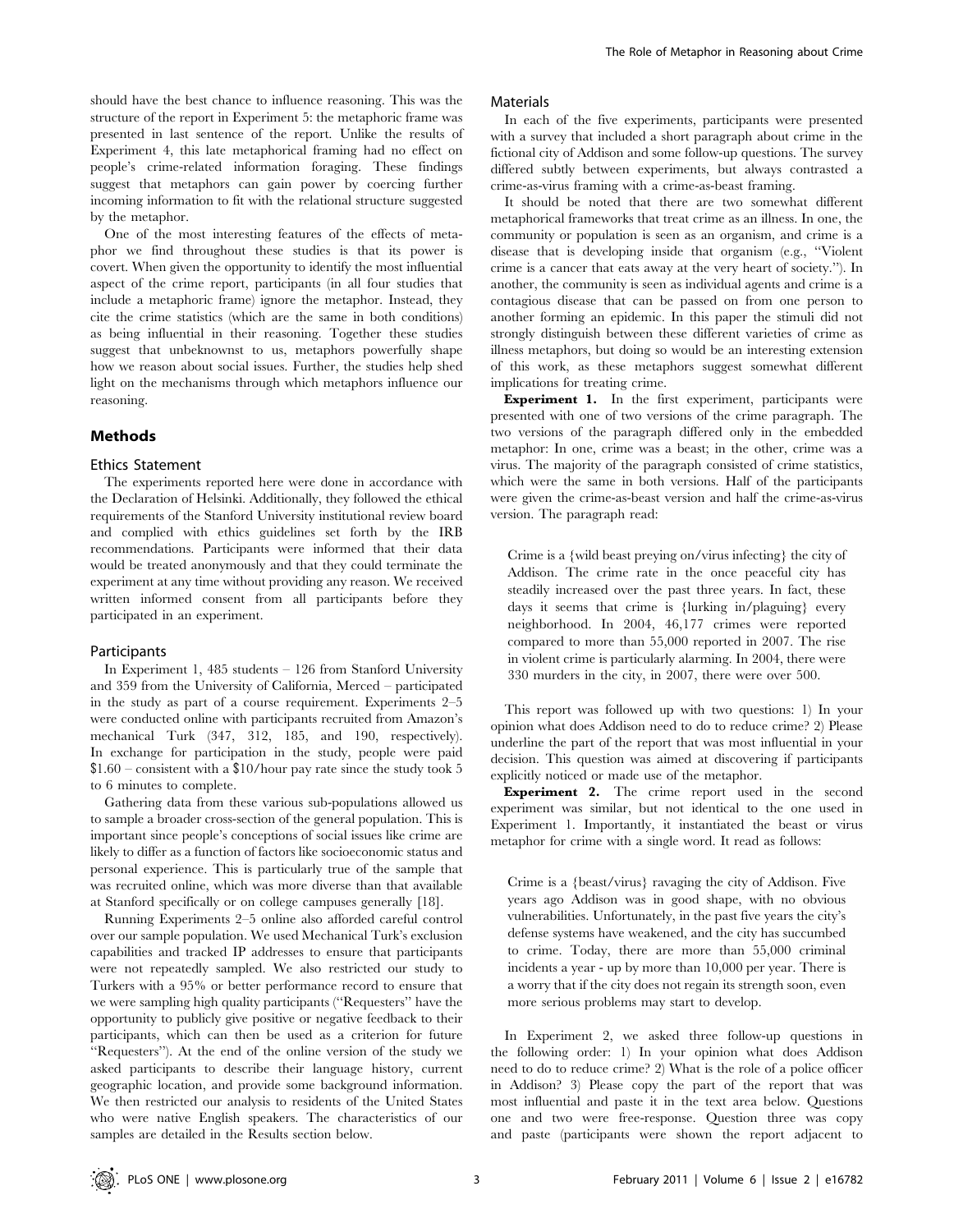an open text field and were asked to copy the portion of the report that was most influential in their reasoning and paste it into the open text field).

Experiment 3. The design of Experiment 3 was similar to that of Experiment 2; however, before participants read the crime report, they were shown the word ''beast'' or the word ''virus'' and were asked to "list a synonym" for it. After completing this task, they were presented with the paragraph on crime in Addison on a separate screen. The crime report used in Experiment 3 was the same as the crime report for Experiment 2, except that it did not contain a virus or beast metaphor. The first sentence of the report read: ''Crime is ravaging the city of Addison.'' It was otherwise identical to the report from Experiment 2.

Experiment 4. The crime report used in Experiment 4 was the same as the crime report used for Experiment 2. However, instead of asking the follow-up questions from Experiments 2 and 3, we asked participants to select one of four crime-related issues for further investigation – with the knowledge that this information should be used to help them make a more informed crimereducing suggestion. The instructions read as follows: ''Now imagine that Addison has consulted you about the crime problem. You have the resources to investigate one of the following four issues. Please select one from the list below.'' The issues included: 1) the education system and availability of youth programs, 2) the economic system including the poverty level and employment rate, 3) the size and charge of the police force, and 4) the correctional facilities including the methods by which convicted criminals are punished.

Experiment 5. The materials and task in Experiment 5 were identical to those of Experiment 4 except, instead of presenting the metaphor frame at the beginning of the report, we presented the metaphor frame at the end of the report, as shown below. All other aspects of the design were identical to Experiment 4. The paragraphs used were:

Five years ago Addison was in good shape, with no obvious vulnerabilities. Unfortunately, in the past five years the city's defense systems have weakened, and the city has succumbed to crime. Today, there are more than 55,000 criminal incidents a year - up by more than 10,000 per year. There is a worry that if the city does not regain its strength soon, even more serious problems may start to develop. Crime is a {beast/virus} ravaging the city of Addison.

#### Design

In Experiment 1 the survey was included in a larger packet of questionnaires that were unrelated to this study.

In Experiments 2–5, each step of the experiment was presented on a separate screen. That is, the initial crime report was presented on a screen by itself. After participants read the report and clicked a button indicating they had finished reading it, the report disappeared and the first follow-up question appeared on a screen by itself. Similarly, each subsequent question was shown on a separate screen. On the final screen, participants were asked several background questions (e.g., What is the first language you learned to speak?).

Participants in Experiments 2–5 were explicitly instructed not to use the ''back'' button on their browser. If they did use the ''back'' button, the experimental session was terminated. This ensured that participants did not reread the crime report when they were later asked questions about it.

## Results

#### Experiment 1

In Experiment 1, we explored whether framing a crime problem with one of two contrasting metaphors for crime could systematically influence how people reasoned about the problem. Participants were presented with one of two versions of the crime paragraph (as detailed above) and asked a set of free response follow-up questions. Of particular interest, participants were asked how they would recommend solving Addison's crime problem.

Coding. Proposed solutions to the crime problem in Addison were coded into two categories in line with the results of the norming study described in the introduction: 1) diagnose/treat/ inoculate, and 2) capture/enforce/punish. Responses were categorized as ''diagnose/treat/inoculate'' if they suggested investigating the underlying cause of the problem (e.g., ''look for the root cause'') or suggested a particular social reform to treat or inoculate the community (e.g., fix the economy, improve education, provide healthcare). Responses were categorized as "capture/enforce/punish" if they focused on the police force or other methods of law enforcement (e.g., calling in the National Guard) or modifying the criminal justice system (e.g., instituting harsher penalties, building more jails). For brevity, we will refer to the ''diagnose/treat/inoculate'' category as ''reform'' and the ''capture/enforce/punish'' category as ''enforce.''

Each participant's response was weighted equally – as a single point towards the analysis. For solutions that solely emphasized either reform or enforcement, the respective category was incremented by a point. Responses that exclusively emphasized one approach were the majority. Occasionally, however, participants listed both types of suggestions. In this case, if the response listed a disproportionate number of suggestions that were consistent with one approach (e.g., if the response listed three suggestions in line with reform and only one in line with enforcement, as in ''investigate the root cause, institute new educational programs, create jobs, and hire more police'') then it was coded as a full point for the corresponding category. However, if the response equally emphasized both approaches, then the point was split between the categories such that each was incremented by .5.

Thirty of the 485 responses (6%) did not fit into either category. In every case this was because the response lacked a suggestion (e.g., ''I don't know'', ''I need more information'', ''It should be addressed''). These data were omitted from analysis.

Participants' crime reducing suggestions were coded blindly by two coders. Cohen's kappa – a measure of inter-rater reliability – was .75 indicating good agreement between the coders  $(p<.001)$ . All disagreements between the coders were resolved between them before analyzing the data.

Results. Overall, participants were more likely to emphasize enforcement strategies (65%) than reform (35%),  $\chi^2$  = 41.85,  $p$ <.001. However, as predicted, the solutions participants proposed to the crime problem in Addison differed systematically as a function of the metaphorical frame encountered in the crime report (see Fig. 1). Participants given the crime-as-beast metaphorical framing were more likely to suggest enforcement (74%) than participants given the crime-as-virus framing (56%),  $\chi^2 = 13.94$ ,  $p<.001$ . See Table 1 for response frequencies.

Interestingly, when asked to identify the most influential aspect of the report, most participants ignored the metaphor. Only 15 participants (3%) identified the metaphoric frame as influential to their problem solving strategy. Removing these participants from the analysis did not affect the results (the proportion of responses that were congruent with the metaphor was not different in the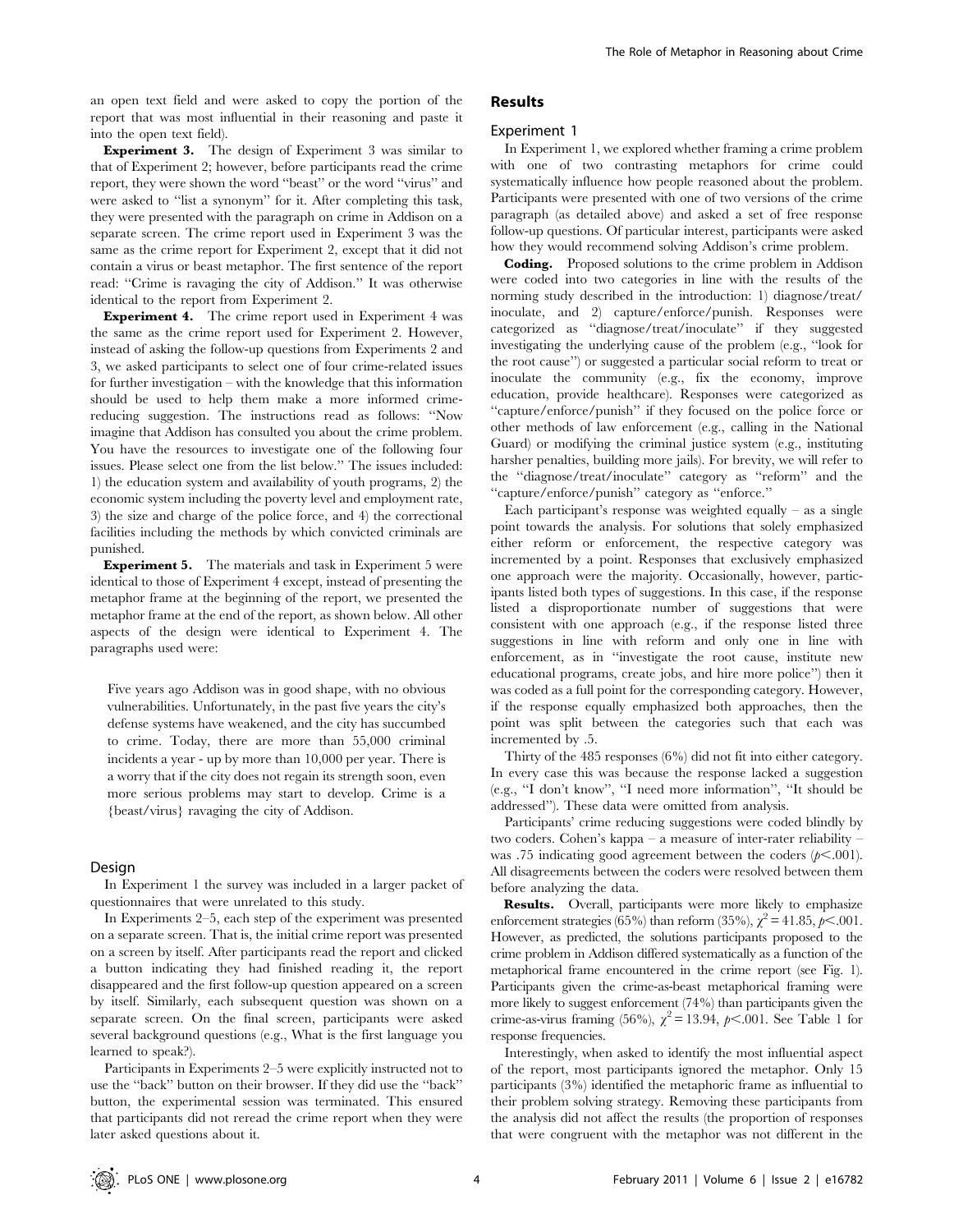

Figure 1. Proportion of proposed solutions to crime by metaphor frame. doi:10.1371/journal.pone.0016782.g001

two analyses,  $\gamma^2 = .0001$ ,  $\rho = .991$ ). The vast majority of the participants identified the statistics in the crime report as being most influential in their decision – namely, the final three sentences of the paragraph that state the increasing crime and murder rate.

Discussion. In this experiment, we found that crimereducing suggestions differed systematically as a function of the metaphor used to frame the crime problem. Participants who read that crime was a virus were more likely to propose treating the crime problem by investigating the root causes of the issue and instituting social reforms than participants who read that crime was a beast. Participants who read that crime was a beast were more likely to propose fighting back against the crime problem by hiring police officers and building jails – to catch and cage the criminals – than participants who read that crime was a virus.

Further, despite the clear influence of the metaphor, we found that participants generally identified the crime statistics, which were the same for both groups, and not the metaphor, as the most influential aspect of the report. These findings suggest that metaphors can influence how people conceptualize and in turn approach solving an important social issue, even if people don't explicitly perceive the metaphor as being especially influential.

#### Experiment 2

In Experiment 2, we made two substantive changes to the task to further test the role of metaphor in reasoning. First, we changed how the metaphoric frame was presented. In Experiment 1, the metaphoric frame was established several times and included vivid relational language. For example, crime was said to be either preying & lurking, or infecting & plaguing the community. These metaphorical verbs explicitly specified relations between crime and the community. Is specifying relations explicitly in this way necessary for people to make appropriate inferences, or might people be able to spontaneously extract the relevant relational inferences given a minimal metaphorical suggestion? Might a single carefully chosen and appropriately placed word be enough to instantiate a metaphorical frame and induce different reasoning strategies?

In Experiment 2 we tested this hypothesis by removing the relational verbs from the report. We replaced them with a single word metaphor that described crime as a ''virus'' or ''beast'' in the introductory sentence. The two conditions differed only in this one word, and otherwise included all the same information.

The second change we made was that we added an additional follow-up question: What is the role of a police officer in Addison? This question aimed to disambiguate the modal crime-reducing suggestion from Experiment 1, which was ''increase the police force.'' In that context, we interpreted the response (and close variants of it) as a suggestion for increased law enforcement and punishment. However, police officers do not just catch and punish criminals. They also serve as crime deterrents, educators, and role models and it is possible that some participants intended for the increased police presence to serve in this way. Including this question allowed these participants an opportunity to explicitly specify how they envisioned the increased police force impacting the community.

Participant characteristics. We restricted our analysis of the initial sample of 347 Turkers to residents of the United States who were native English speakers. This left data from 253 participants for analysis (i.e., 94 participants were excluded  $-27\%$ of the initial dataset). Of these 253 participants, 157 were female and 96 were male. Their ages ranged from 18 to 66, with a mean age of 32 (and median age of 29). Eighty-two reported an affiliation to the Democratic Party, 57 reported an affiliation to the Republican Party, and 114 were Independent.

Coding. Crime-reducing suggestions were coded into two groups (reform and enforcement) as they were in Experiment 1. However, in Experiment 2 we coded one additional feature of this question: whether the participant exclusively suggested increasing the police force. For these responses, we planned to use the followup question about the role of a police officer in Addison to disambiguate whether the participant thought a police officer's primary role was as an instrument of social reform and prevention or an instrument of law enforcement and punishment.

Interpretations of the role of a police officer were coded into two groups that were analogous to the categories created for the first question: 1) crime deterrent, and 2) law enforcer and punisher. Interpretations that emphasized the police officer's role in preventing crime, educating youth, or serving as a role model in the community were coded as ''crime deterrent.'' Interpretations that emphasized the police officer's role in catching criminals,

Table 1. Response frequencies for each of the five experiments by condition and response category.

| <b>EXPERIMENT</b> |       |       |       |       |       |       |       |       |       |       |
|-------------------|-------|-------|-------|-------|-------|-------|-------|-------|-------|-------|
| <b>CONDITION</b>  | beast | virus | beast | virus | beast | virus | beast | virus | beast | virus |
| <b>ENFORCE</b>    | 170   | 126.5 | 80    | 72    | 75    | 66    | 33    | 21    | 27    | 30    |
| <b>SOCIAL</b>     | 61    | 97.5  | 33    | 61    | 43    | 36    | 50    | 74    | 61    | 54    |

doi:10.1371/journal.pone.0016782.t001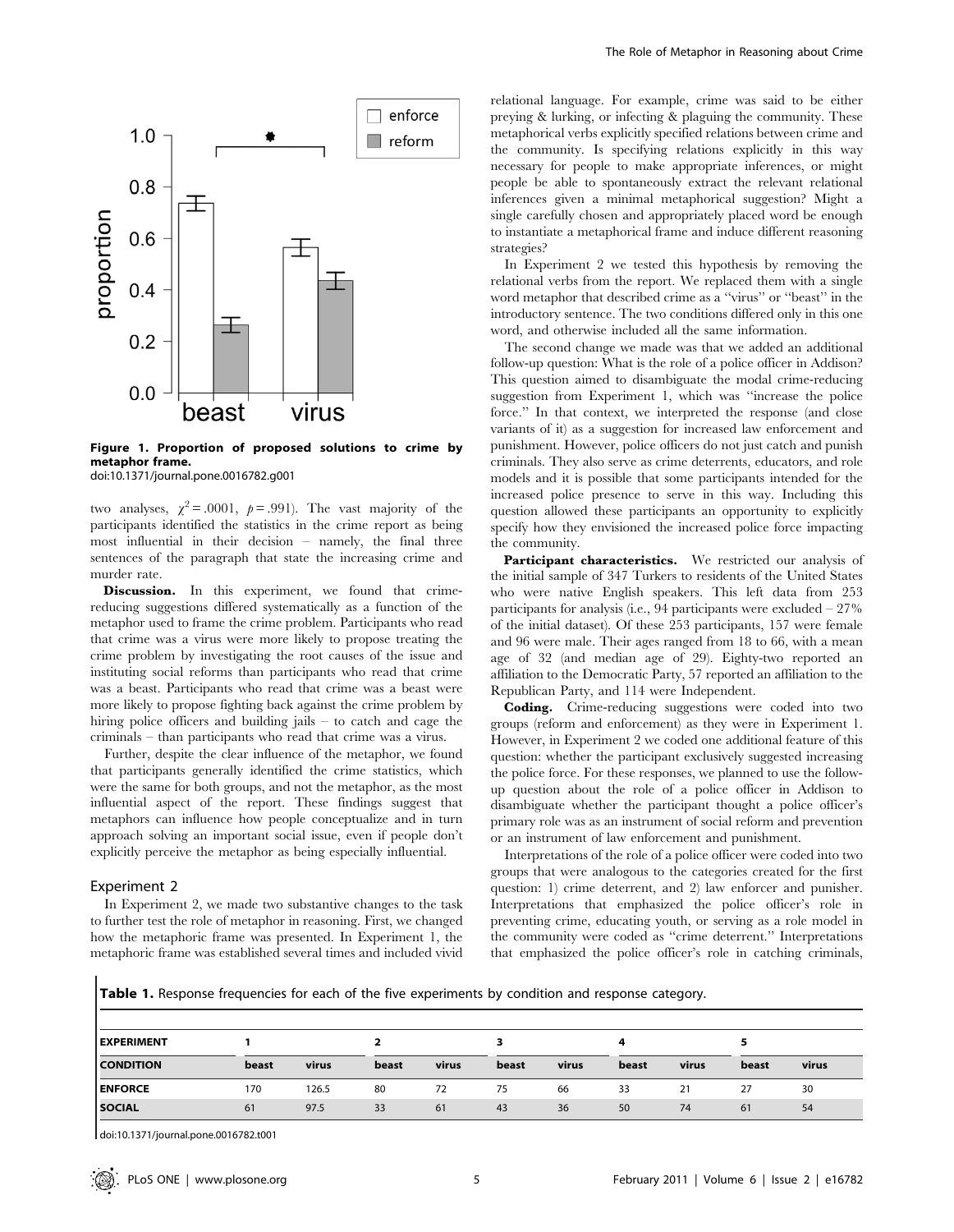responding to crime reports, or punishing criminals were coded as ''law enforcer and punisher.'' As in Experiment 1, each response contributed one point to the analysis. This point either went entirely to one of the two categories or was split evenly between them.

Seven (3%) crime-reducing suggestions and 18 (7%) police officer interpretations were not coded. In every case this was because the response lacked a suggestion or interpretation and were eliminated from the analysis. It is possible that relatively more police officer interpretations fell into this category because the question was not prefaced with ''In your opinion'' (several responses to this question were a variant of ''the report didn't say what the role of a police officer in Addison was'').

Answers to both of the free response questions were coded blindly by two coders. Inter-rater reliability was high for both: Cohen's kappa for crime-reducing suggestions was .86  $(p<.001)$ ; Cohen's kappa for interpretations of the role of a police officer was .72 ( $p<.001$ ). All disagreements between the coders were resolved between them before analyzing the data.

Results. The results of Experiment 2 replicate our findings from Experiment 1. Participants were again overall more likely to suggest enforcement (62%) than reform (38%),  $\chi^2 = 13.67$ , p $< .01$ . However, the tendency towards enforcement was more pronounced among participants who read that crime was a beast (71%) than among participants who read that crime was a virus (54%),  $\chi^2 = 6.50$ , p<.05. See Table 1 for response frequencies by condition.

Of the responses, 81 (31%) exclusively suggested increasing the police force. Disambiguating these responses by the participants' corresponding views of the role of a police officer in Addison further clarified the effect of the metaphor. Because ''police'' responses were previously coded as enforcement, disambiguating them created an overall shift to the reform category in both conditions, with a larger shift in the virus condition as predicted. With the ''police'' responses disambiguated, 37% of the responses advocated enforcement in the virus condition, and 59% advocated enforcement in the beast condition,  $\chi^2 = 10.76$ , p<.01 (see Fig. 2).

Further, as in Experiment 1, participants did not explicitly report the metaphor as being influential in their reasoning. Only 18 of the 253 participants (7%) identified the metaphor as influential. Excluding participants who identified the metaphor as influential did not change the reported results (the proportion of responses that were congruent with the metaphor was not different in the two analyses,  $\chi^2 = .01$ , p = .92).

Discussion. Results of Experiment 2 replicate and extend the findings of Experiment 1. Manipulating the metaphor used to frame the issue of crime influenced how people approached solving the crime problem. When crime was framed as a virus, participants were more likely to suggest social reform. Alternatively, when crime was framed as a beast, participants were more likely to suggest law enforcement and punishment.

Remarkably, presenting an otherwise identical report with only one word different in the introductory frame (''Crime is a virus/ beast ravaging the city of Addison'') yielded systematically different problem solving suggestions just as in Experiment 1. While in Experiment 1, the metaphoric frame was established using vivid verbs with rich relational meaning (e.g., crime was said to be either preying & lurking, or infecting & plaguing). The findings of Experiment 2 demonstrate that these relational elements need not be specified explicitly. People spontaneously instantiated the relevant relational inferences even given a single metaphorical noun in Experiment 2.

Further, in Experiment 2 we asked participants to provide their views on the role that a police officer should play in Addison. This afforded us a clearer interpretation of their crime-reducing suggestions and boosted our power to detect the influence of the metaphor.

Interestingly, despite the clear influence of the metaphor, we found that participants generally identified the crime statistics, which were the same for both groups, and not the metaphor, as the most influential aspect of the report.



Figure 2. Proportions of responses to ''solve the crime problem in Addison'' (with ''increase police'' disambiguated). The left panel displays results from Experiment 2 (with a one-word metaphor frame); the right panel displays results from Experiment 3 (in which a synonyms task preceded the non-metaphorically framed paragraph). doi:10.1371/journal.pone.0016782.g002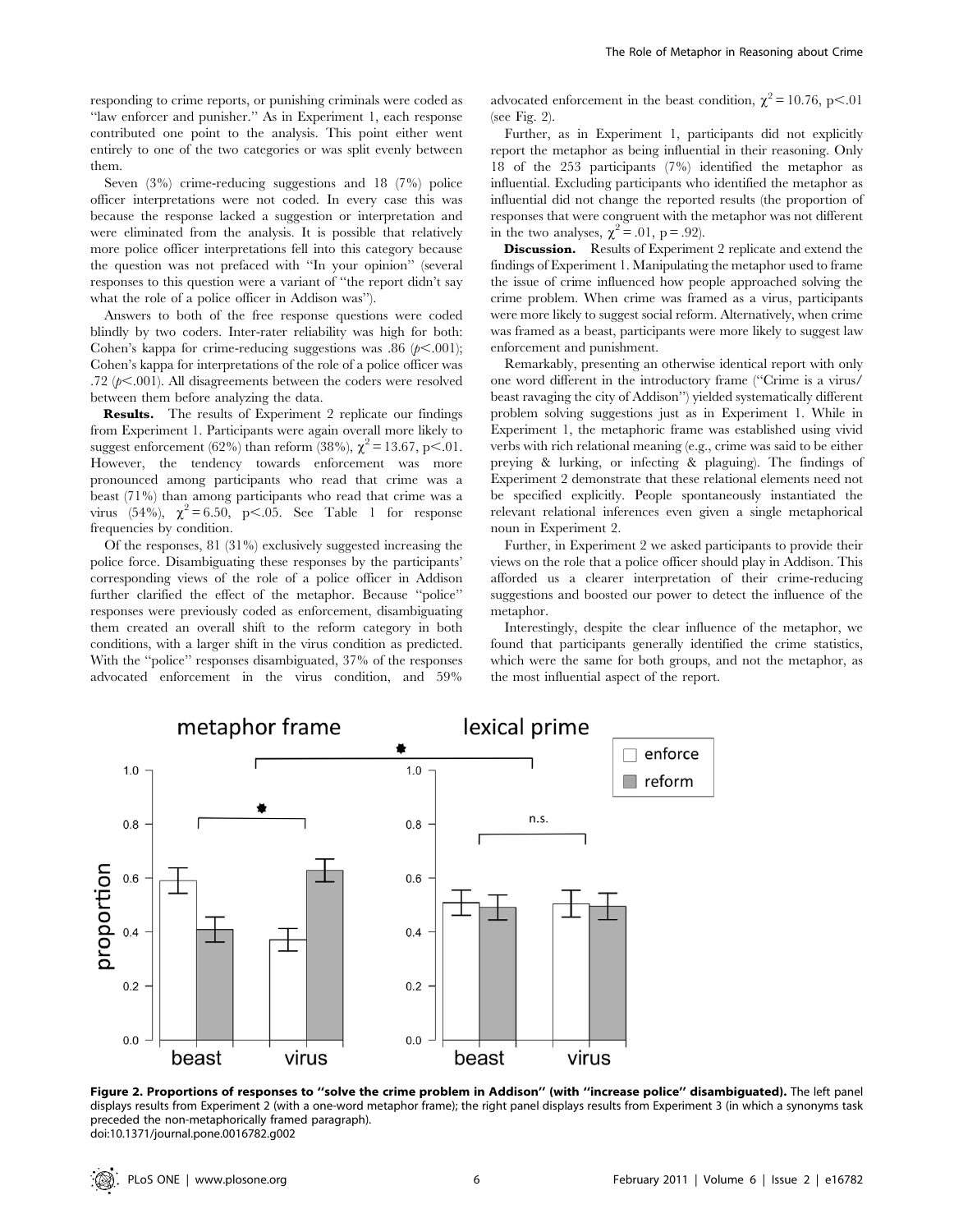#### Experiment 3

In Experiment 3 we tested whether the influence of the metaphor observed in the first two studies could have come about through simple spreading activation from lexical associates of the words ''beast'' and ''virus.'' Perhaps simply hearing a word like beast, even outside of the context of crime, would activate lexical associates like ''hunting'' and ''caging''. These activated lexical associates might then color people's descriptions of how to solve the crime problem. To test for this possibility we dissociated the words ''beast'' and ''virus'' from the rest of the crime report in Experiment 3. Before reading the crime report, participants were asked to provide a synonym to the word ''beast'' or the word ''virus'' – thereby priming representations for a beast or a virus. They then read the same report about crime as in Experiment 2, but with the metaphorical word omitted (''Crime is ravaging the city of Addison''). Might a non-metaphorical lexical prime have the same effect as a metaphor?

Participant characteristics. Of the 312 Turkers that were initially sampled for Experiment 2, 76 (24%) were excluded because they did not live in the United States or because they were not native English speakers. This left data from 236 participants for analysis. Of these 236 participants, 136 were female and 100 were male. Their ages ranged from 18 to 81, with a mean age of 29 (and median age of 26). Seventy-six reported an affiliation to the Democratic Party, 48 reported an affiliation to the Republican Party, and 112 were Independent.

Coding. Answers to the free response questions were coded as they were in Experiment 2. Fifteen crime-reduction suggestions (6%) and 21 police officer interpretations (9%) did not fit into either category. In every case this was because the response lacked a suggestion or interpretation.

Answers to both of the free response questions were coded blindly by two coders. Inter-rater reliability was high for both: Cohen's kappa for crime-reducing suggestions was .87  $(p<.001)$ ; Cohen's kappa for interpretations of the role of a police officer was .84 ( $p<.001$ ). All disagreements between the coders were resolved between them before analyzing the data.

Results. The synonyms that participants listed were analyzed to ensure that the lexical prime had the intended effect. Of the 124 participants in the crime-as-beast condition, all except one listed a synonym of ''beast''. The modal response was ''animal'', but others included ''monster'', ''mongrel'', ''invader'', etc. The single respondent who did not list a synonym to ''beast'' instead wrote ''I forget what a synonym is.'' This participant's subsequent responses were omitted from the analyses reported below. Of the 112 participants in the crime-as-virus condition, all listed a synonym of virus. In this case, the modal response was ''disease'', but others included ''bug'', ''cold'', ''sickness'', ''illness'', etc.

In Experiment 3, unlike Experiments 1 and 2, there was no difference in crime-reducing suggestions as a function of the  $condition - i.e., whether the participant listed a synonym to "virus"$ or ''beast'' before reading the crime paragraph did not affect what solutions they suggested to the crime problem. Overall, participants were significantly more likely to suggest enforcement or punishment (64%) than social reform (36%),  $\chi^2 = 18.0, \, \rho \lt .001$ ; however, there was no difference between participants who were lexically primed with ''beast'' (64% suggesting enforcement and punishment) versus those who were lexically primed with "virus" (65%),  $\chi^2 = .001$ ,  $p = .99$ . See Table 1 for response frequencies by condition.

Further, disambiguating the responses that called for an increase to the police force did not differentiate the groups. Sixty-eight of the 235 responses (29%) were disambiguated. Of these, 29 (43%) interpreted the role of a police officer as a crime deterrent, 37 (54%) interpreted the role of a police officer as a law

enforcer or punisher, and two responses could not be disambiguated. This disambiguation did not reveal a difference between conditions: Participants who were lexically primed with ''virus'' were no more likely to suggest enforcement (50%) than those who were lexically primed with "beast" (51%),  $\chi^2 = .006$ ,  $\rho = .94$  (see Fig. 2).

Comparing the results from Experiments 2 and 3 we find an interaction between the form in which the word ''beast'' or ''virus'' is presented (i.e., metaphor vs. lexical prime) and the extent to which crime-reducing suggestions are congruent with the prime. That is, we find that the metaphor in Experiment 2 was significantly more influential than the lexical prime in Experiment 3. To quantitatively compare the results of the two experiments we performed a chi-square contingency test as well as a set of logistic regressions. In Experiment 2, 61% of the responses were congruent with the metaphor (i.e., suggested ''reform'' when presented with crime-as-a-virus or suggested ''enforcement'' when presented with crime-as-a-beast), whereas only 50% of the responses in Experiment 3 were congruent with the lexical prime,  $\chi^2$  = 4.23, p<.05. Similarly, a logistic regression revealed that an interaction term for *experiment X condition* was a significant predictor of people's crime-fighting suggestions: a model that included the three predictors (experiment, condition, and the interaction term) was significantly better than a model with two predictors (omitting the interaction term),  $\chi^2$  (1, 459) = 5.85,  $p<.05$ .

**Discussion.** In Experiment 3 we tested whether the influence of the metaphor observed in the first two studies could have come about through simple spreading activation from lexical associates of the words ''beast'' and ''virus.'' We dissociated the words ''beast'' and ''virus'' from the story, so that they could act as nonmetaphorical lexical primes. These disconnected lexical primes did not yield differences in people's crime-fighting suggestions. These results suggest that metaphors act as more than just isolated words – their power appears to come from participating in elaborated knowledge structures.

Additionally, the results of Experiment 3 shed some light on this population's baseline preference for reducing crime. That is, in Experiment 2 it might have been the case that participants had a general preference for reducing crime through enforcement and that it was the crime-as-virus frame alone that shifted peoples' responses. The results of Experiment 3, however, suggest that the population does not seem to favor either of the two crime-reducing suggestions absent a metaphoric frame and that both frames are influential.

#### Experiment 4

In Experiment 4 we tested whether the influence of the metaphor would persevere even if people were able to select responses from a full set of options. One possibility is that a metaphorical frame affects what kind of solution comes to mind easiest. However, when faced with a complete set of options, people may realize they had neglected to attend to other alternatives and no longer show the influence of the metaphor. For example, a participant in the ''beast'' frame may not have spontaneously thought to address underlying problems in the economy or education. However, if these are made explicitly available as response options, the participant may recognize them as good ideas and may re-bound from the metaphorical framing. To test for this, in Experiment 4, we presented participants with a list of four possible approaches to the crime problem and asked them to choose one. These included two options that were more consistent with social reform (education, economy) and two options that were more consistent with enforcement and punishment (police, jails).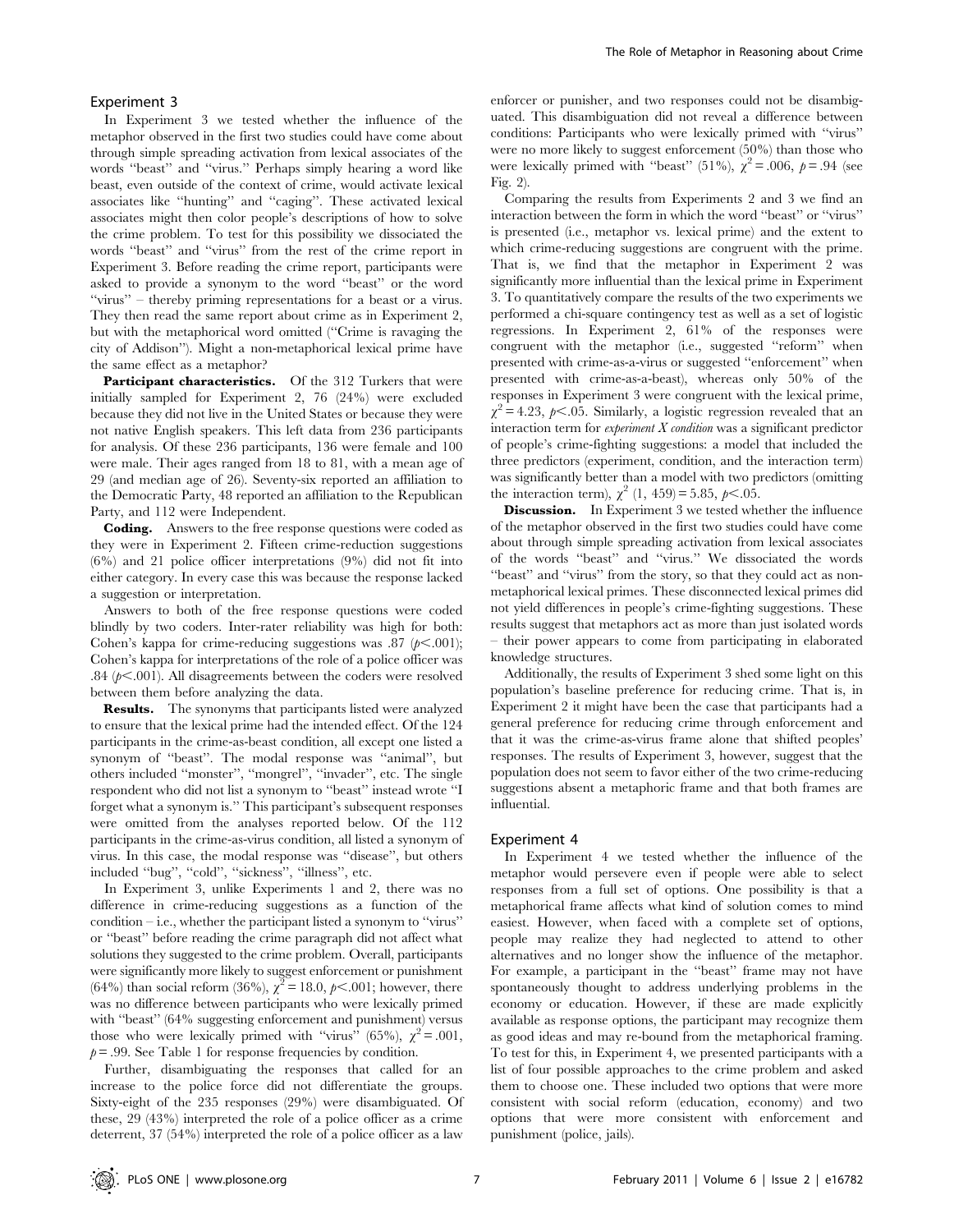Rather than asking participants to make a crime-reducing suggestion as in previous studies, the task in Experiment 4 was to select an area to investigate further (in preparation to making a crime-fighting suggestion). This aspect of the experiment was designed to test whether metaphors can affect not only how people propose solving the problem of crime, but also how they go about gathering information for future problem solving. If participants seek out information that is likely to confirm the initial bias suggested by the metaphor, this may be a mechanism for metaphors to iteratively amass long-term effects on people's reasoning (as people seek out more and more confirming evidence).

Participant characteristics. Of the 185 Turkers who participated in Experiment 4, seven (4%) were excluded because they did not live in the United States or because they were nonnative English speakers. This left data from 178 participants for analysis. Of these 178 participants, 89 were female and 89 were male. Their ages ranged from 18 to 70, with a mean age of 31 (and median age of 28). Seventy-eight reported an affiliation to the Democratic Party, 28 reported an affiliation to the Republican Party, and 72 were Independent.

Coding. Choosing to gather additional information about the education system or economic system was coded as a social reform category of response; gathering additional information about the police force or criminal justice system was coded as an enforcement and punishment category of response.

Results. Results of Experiment 4 replicate the effects of metaphorical frames found in Experiments 1 and 2. Participants who were presented with the crime-as-a-beast metaphor were more likely to gather additional information about the city's criminal justice system (40%) than participants who were presented with the crime-as-a-virus metaphor (22%),  $\chi^2 = 5.72$ ,  $p<.05$ . See Table 1 for response frequencies by condition.

As we saw in Experiments 1 and 2, when given the opportunity to identify the most influential aspect of the report, the vast majority ignored the metaphor. Only 27 participants (15%) reported that the metaphor influenced their decision. Eliminating these participants from the analysis does not change the results (the proportion of responses that were congruent with the metaphor was not different in the two analyses,  $\chi^2 = .003$ ,  $p = .96$ ).

Discussion. In Experiment 4 we found that the effect of metaphorical framing persists even when the list of all possible approaches to solving crime is explicitly presented. Laying out four possible approaches to crime shifted the overall likelihood that people wanted to pursue social reform. It seems that explicitly seeing the space of possible responses makes people more likely to attempt reducing crime through reform than enforcement. However, we still found that peoples' responses were influenced by the frame that they read. Additionally, the results of Experiment 4 reveal that the metaphorical frame influences how people go about gathering information for future problem solving. People tended to seek additional information about the city that confirmed their initial (metaphor-induced) suspicion about how to solve crime.

#### Experiment 5

In Experiment 5 we investigated the time-course of how metaphors influence people's construal of and reasoning about problems. One possibility is that metaphors influence reasoning by instantiating a knowledge frame that structures subsequent information. After being exposed to the metaphor, participants may assimilate all further information they receive into this knowledge structure, instantiating any ambiguous information in a way that would be consistent with the metaphor. For example, words like ''vulnerabilities'', ''defense'', ''weakened'' may take on

different meanings depending on whether they are understood in the context of viruses or beasts [13,19]. If this is the case, if metaphors actively coerce incoming information, then metaphors should have the most impact when they are presented early, such that their impact can accumulate in the course of assimilating further information.

Alternatively, if metaphors simply activate a fossilized package of ideas and do not encourage the kind of assimilation process described above, then they should be most effective when they are presented late in the narrative, as close to when people are asked to reason about a solution as possible. This way, the memory of the metaphor should be fresh and any knowledge activated by it should have the best chance to influence reasoning. In Experiment 5, we repeated the design of Experiment 4, but moved the metaphorical frame so that instead of being the first sentence in the crime report it was the last.

Coding. As in Experiment 4, choosing to gather additional information about the education system or economic system was coded as a social reform category of response; gathering additional information about the police force or criminal justice system was coded as an enforcement and punishment category of response.

Results. As in Experiment 4, participants in Experiment 5 were overall more likely to gather information relating to the city's social situation (67%) than the criminal justice system (33%),  $\chi^2$  = 19.55,  $p<.001$ .

However, unlike Experiment 4, there was no effect of the metaphorical frame. Participants who were presented with the crime-as-a-beast metaphor were about equally likely to gather additional information about the city's social situation (69%) as participants who were presented with the crime-as-a-virus metaphor (64%),  $\chi^2 = .29$ ,  $p = .59$  (see Fig. 3). See Table 1 for response frequencies by condition.

This pattern was significantly different from the effects found in Experiment 4,  $\chi^2 = 5.45$ ,  $p<.05$ . That is, significantly more participants were influenced by the metaphor when it was presented at the beginning of the report (Experiment 4) than at the end of the report (Experiment 5). This conclusion is also supported by a logistic regression, which revealed that an interaction term for *experiment X condition* was a significant predictor of people's crime-fighting suggestions: a model that included the three predictors (experiment, condition, and the interaction term) was significantly better than a model with two predictors (omitting the interaction term),  $\chi^2$  (1, 346) = 5.34,  $p<.05$ .

As we saw in the previous experiments, when given the opportunity to identify the most influential aspect of the report, the vast majority ignored the metaphor. Only 18 participants (10%) reported that the metaphor influenced their decision.

**Discussion.** In Experiment 5 we investigated whether when a metaphor is introduced affects the metaphor's influence. Experiment 5 repeated the design of Experiment 4, but we moved the metaphorical frame so that instead of being the first sentence in the crime report it was the last. Unlike the results of Experiment 4, this late metaphorical framing had no effect on people's crime-related information foraging. These findings suggest that metaphors can gain power by coercing further incoming information to fit with the relational structure suggested by the metaphor.

These results are particularly striking since in Experiment 5, the metaphorical frame appears in much closer proximity to the measure of interest. It would have been reasonable to predict that a metaphorical frame that is more fresh in mind should have the largest effect. Instead, the way a metaphorical frame is integrated into the narrative appears to be more important. This finding also helps allay a possible worry about the findings in Experiment 3. In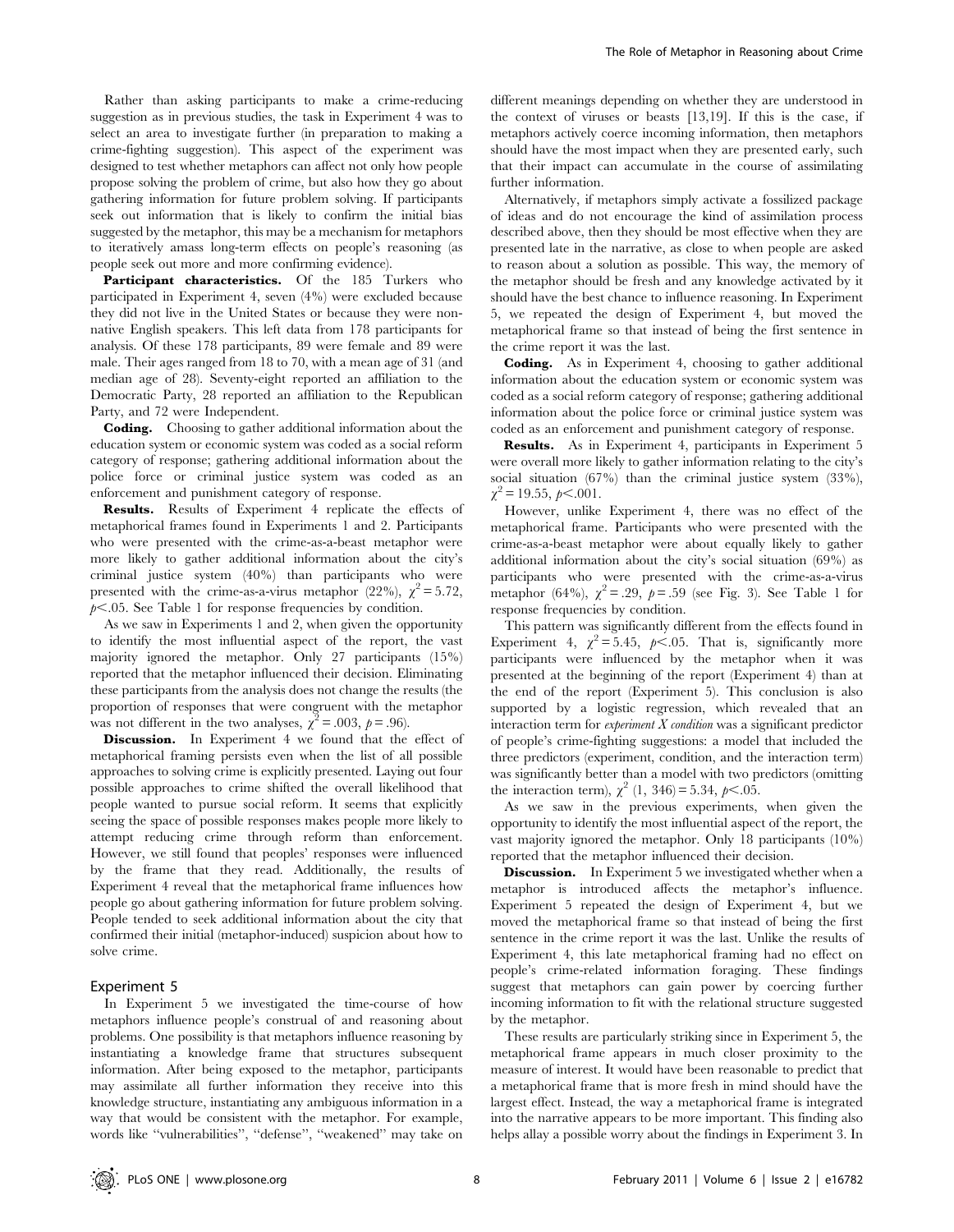

Figure 3. Seeking additional information. The left panel displays results from Experiment 4 (with a one-word metaphor frame at the beginning of the report); the right panel displays results from Experiment 5 (with the same one-word frame but at the end of the report). doi:10.1371/journal.pone.0016782.g003

Experiment 3, we moved the words ''virus'' and ''beast'' out of the crime story, and asked participants to generate synonyms to these words before they read about crime. When the words appeared in this way as disconnected lexical primes, they had no influence over people's crime-fighting suggestions. Of course, one possibility is simply that taking the words out of the narrative also made them more distant in time from the measure of interest. Results of Experiment 5 suggest that it is integration at the right point in the narrative rather than simple temporal distance that modulates our effects. In Experiment 5, the words ''virus'' and ''beast'' occurred immediately prior to the measure of interest, and yet had no effect.

# Discussion

In five experiments we investigated the role of metaphor in guiding how people reason about the complex problem of crime. We found that metaphors exert an influence over people's reasoning by instantiating frame-consistent knowledge structures, and inviting structurally-consistent inferences. Further, when asked to seek out more information to inform their decisions, we found that people chose information that was likely to confirm and elaborate the bias suggested by the metaphor – an effect that persisted even when people were presented with a full set of possible solutions.

Our results suggest that even fleeting and seemingly unnoticed metaphors in natural language can instantiate complex knowledge structures and influence people's reasoning in a way that is similar to the role that schemas [20,21], scripts [22,23], and frames [24] have been argued to play in reasoning and memory  $[13,25-27]$ . That is, the metaphors provided our participants with a structured framework for understanding crime in Addison, influenced the inferences that they made about the crime problem, and suggested different causal interventions for solving the problem. This was true even though the metaphors themselves did not strike our participants as particularly influential.

Consistent with previous work on meaning instantiation, we find that the metaphors were most effective when they were presented early in the narrative and were then able to help organize and coerce further incoming information. For example, Bransford and Johnson demonstrate that a procedural description of washing clothes was understood and remembered best when participants knew the topic of the passage before they heard the description [13]. When the topic was given at the end of the passage or not at all, participants reported being unable to make sense of what they had heard and were able to recall few details of the description on a memory test. While the crime passage we used was clearly not as ambiguous as the procedural description of washing clothes used by Bransford and Johnson, it did contain many words and phrases that would likely be interpreted differently in the different contexts represented by the metaphoric frames. For instance, in the context of an attacking beast the meaning of the words ''vulnerable'' and ''defense system'' may be different from what the same words would be taken to mean in the context of a spreading virus. Previous work has demonstrated that contextual cues can strongly influence how people interpret seemingly unambiguous text [19,28–29].

A further question is how such knowledge structures for thinking about crime emerge? How do people build virus-like or beast-like representations of crime and what is the role of linguistic metaphor in encouraging the construction of such knowledge structures? One potential mechanism is offered by work in analogical reasoning [6,30–35]. For example, Bowdle & Gentner suggest that metaphors when first encountered are processed as analogies or structural alignments [35]. When we first hear about crime described as a beast, for example, we may carry out comparisons to discover any alignable similarities between crime and beasts. If such similarities are discovered, they can license the transfer of inferences from one domain to the other, and the most striking or stable structural similarities can be highlighted and stored in memory. With exposure to the system of ''beast'' metaphors, an elaborated knowledge structure can emerge for thinking about crime that mirrors in important relational structure the representations we have about the behavior of wild beasts. Through analogical transfer in this way, systems of metaphors in language can encourage the creation of systems of knowledge in a wide range of domains. Our reasoning about many complex domains then can be mediated through these patchworks of analogically-created representations.

A final question is how strong the influence of metaphorical framing really is? Focusing on a real-world social issue like crime allows us to compare the effects of metaphor we observe in the lab with the opinion differences that exist naturally in the population.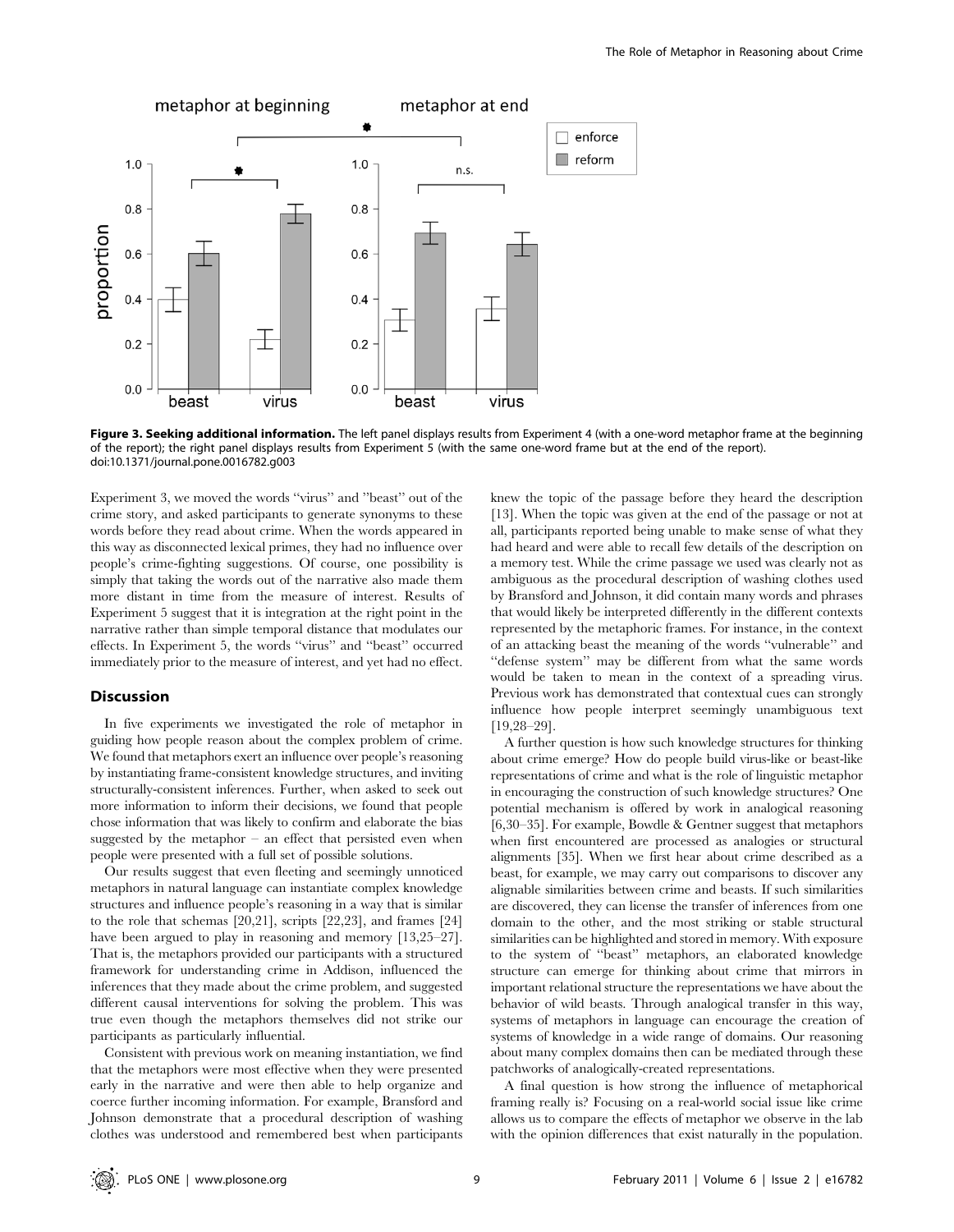People with different political affiliations hold different opinions on how to address societal problems like crime. How do the differences we find between metaphorical conditions compare to those between Democrats and Republicans, for example?

At the end of Experiments 2–5, we asked participants to report their political affiliation (Democrat, Independent, or Republican) and their gender. We found a predictable relationship between political affiliation and the tendency to emphasize enforcement in one's response. Across the four experiments, 48% of responses from Republicans emphasized enforcement whereas only 40% of responses from Democrats and Independents emphasized enforcement (data from Democrats and Independents did not differ from one another and so were collapsed). A logistic regression revealed political affiliation to be a significant predictor of people's crimefighting suggestions: comparing a model with political affiliation included as a predictor to a constant-only model was statistically significant,  $\chi^2$  (1, 839) = 3.98,  $p<.05$ . We also found systematic differences by gender: 46% of responses from men and 38% of responses from women suggested enforcement. Comparing a logistic regression model with gender included as a predictor to a constantonly model was statistically significant,  $\chi^2$  (1, 839) = 5.389,  $p<.05$ .

Impressively the differences in opinion generated by the metaphorical frames were larger than those that exist between Democrats and Republicans, or between men and women. Metaphorical frames caused shifts of 18–22% in enforcement responses in Experiments 2 and 4. Differences between people of different political affiliations or between the two genders were 8– 9%. To statistically compare the strength of these different predictors, we fit a set of logistic regression models for data from Experiments 2 and 4. We found that a model fit with a predictor for metaphor frame was significantly better than a constant-only model,  $\chi^2$  (1, 839) = 17.35,  $p<.001$ ; however, including a predictor for gender,  $\chi^2$  (1, 839) = 0.013, *ns*, or political affiliation,  $\chi^2$  (1,  $(839) = 2.06$ , ns, or both,  $\chi^2$  (3, 839) = 3.03, ns, did not improve the model significantly. This analysis reveals a striking effect of metaphor as measured against real-world differences in opinion that exist in the population and impact policy-making.

Interestingly, we found that self-identified Republicans were also less likely to be influenced by the metaphors than were Democrats and Independents. Looking at data from Experiments 2 and 4 we find that 63% of the responses from Democrats and Independents are congruent with the metaphorical frame, whereas only 49% of those from Republicans were congruent with the metaphor. A logistic regression revealed that political affiliation was indeed a significant predictor of congruence with the metaphorical frame: comparing a model with political affiliation as a predictor against a constant-only model was statistically significant,  $\chi^2$  (1, 839) = 5.46,  $p<.05$ . These results may be consistent with previous analyses showing a difference in openness between people of different political affiliations [36]. Men and women were equally influenced by the metaphorical frames.

## References

- 1. Federal Bureau of Investigation. Uniform crime report (2008) http://www.fbi. gov/ucr/cius2008/data/table\_01.html.
- 2. Walmsley R (2009) World prison population list (eighth edition). London, UK: King's College of London.
- 3. Liptak A (April 23, 2008) Inmate count in U.S. dwarfs other nations'. New York Times.
- 4. Lakoff G, Johnson M (1980) Metaphors We Live By. Chicago: Univ. of Chicago Press.
- 5. Lakoff G (2002) Moral Politics: How Liberals and Conservatives Think. Chicago: University of Chicago Press.
- 6. Gentner D, Gentner D (1983) Flowing waters and teeming crowds: mental models of electricity. In Gentner D, Stevens A, eds. Mental Models. Hillsdale, NJ: Lawrence Erlbaum Associates, Publishers.

The studies presented in this paper demonstrate that even minimal (one-word) metaphors can significantly shift people's representations and reasoning about important real-world domains. These findings suggest that people don't have a single integrated representation of complex issues like crime, but rather rely on a patchwork of (sometimes disconnected or inconsistent) representations and can (without realizing it) dynamically shift between them when cued in context.

Metaphor is incredibly pervasive in everyday discourse. By some estimates, English speakers produce one unique metaphor for every 25 words that they utter [37]. Metaphor is clearly not just an ornamental flourish, but a fundamental part of the language system [28,38]. This is particularly true in discussions of social policy [5,39–40], where it often seems impossible to ''literally'' discuss immigration, the economy, or crime. If metaphors routinely influence how we make inferences and gather information about the social problems that confront us, then the metaphors in our linguistic system may be offering a unique window onto how we construct knowledge and reason about complex issues.

## Conclusions

The way we talk about complex and abstract ideas is suffused with metaphor. In five experiments, we have explored how these metaphors influence the way that we reason about complex issues and forage for further information about them. We find that metaphors can have a powerful influence over how people attempt to solve complex problems and how they gather more information to make ''well-informed'' decisions. Our findings shed further light on the mechanisms through which metaphors exert their influence, by instantiating frame-consistent knowledge structures, and inviting structurally-consistent inferences. Interestingly, the influence of the metaphorical framing is covert: people do not recognize metaphors as an influential aspect in their decisions. Finally, the influence of metaphor we find is strong: different metaphorical frames created differences in opinion as big or bigger than those between Democrats and Republicans.

#### Acknowledgments

The authors would like to thank Jay McClelland, Caitlin Fausey, Alexia Toskos, Steve Flusberg, Tania Henetz, and members of the Cognation Lab for inspiration and helpful, critical discussion of the content of this paper and the issues it addresses. We would also like to than Otto Murphy and Nguyen Ngo for their help in coding responses. This material is based on work supported under a Stanford Graduate Fellowship to the first author.

## Author Contributions

Conceived and designed the experiments: PHT LB. Performed the experiments: PHT. Analyzed the data: PHT. Contributed reagents/ materials/analysis tools: PHT. Wrote the manuscript: PHT LB.

- 7. Gibbs R (1994) The poetics of mind: Figurative thought, language, and understanding. New York: Cambridge University Press.
- 8. Boroditsky L (2000) Metaphoric Structuring: Understanding time through spatial metaphors. Cognition 75: 1–28.
- 9. Boroditsky L (2001) Does language shape thought? English and Mandarin speakers' conceptions of time. Cognitive Psychology 43: 1–22.
- 10. Boroditsky L, Ramscar M (2002) The Roles of Body and Mind in Abstract Thought. Psychological Science 13: 185–188.
- 11. Gentner D, Imai M, Boroditsky L (2002) As time goes by: Evidence for two systems in processing space time metaphors. Language and Cognitive Processes 17: 537–565.
- 12. Tversky A, Kahneman D (1974) Judgment under uncertainty: Heuristics and biases. Science 185: 1124–1131.